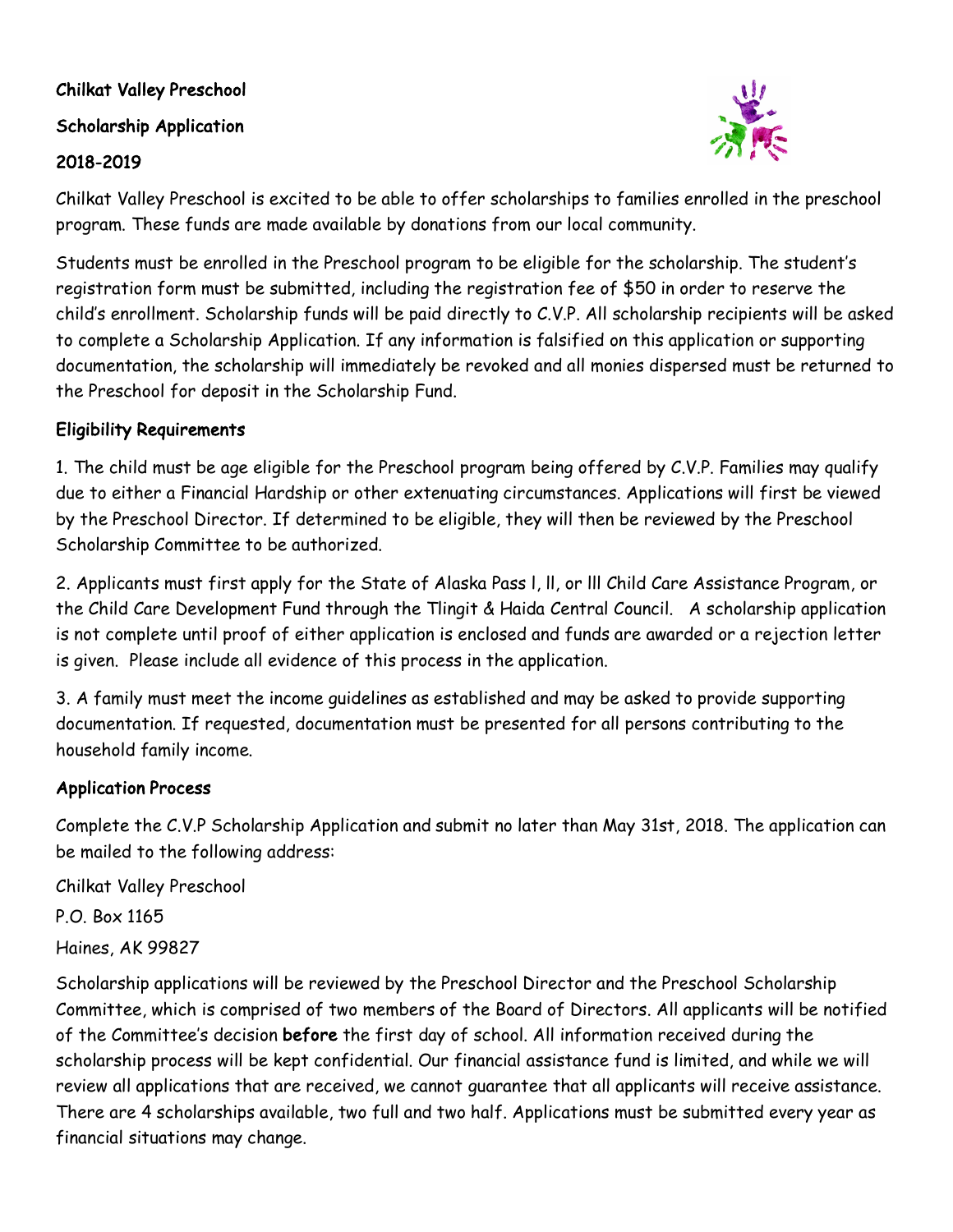# Families who receive a scholarship for full or partial tuition are still required to volunteer through fundraising events or special activity support.

| Chilkat Valley Preschool Scholarship Application                                                          |
|-----------------------------------------------------------------------------------------------------------|
|                                                                                                           |
|                                                                                                           |
|                                                                                                           |
| Program in which the child is enrolled (i.e. age and 2 or 4 day program):                                 |
|                                                                                                           |
| Address (including city and zip):                                                                         |
|                                                                                                           |
|                                                                                                           |
| Monthly Income: ___________________Work Phone: (____)___________________________                          |
|                                                                                                           |
| Address (including city and zip):                                                                         |
| $Home$ Phone: $(\_\_\_)$                                                                                  |
|                                                                                                           |
| Monthly Income: __________________ Work Phone: (____)___________________________                          |
|                                                                                                           |
| Family Size: ______ Adults _____ Children                                                                 |
| Total Family Income: (including all members contributing to the income of the household)<br>$\frac{1}{2}$ |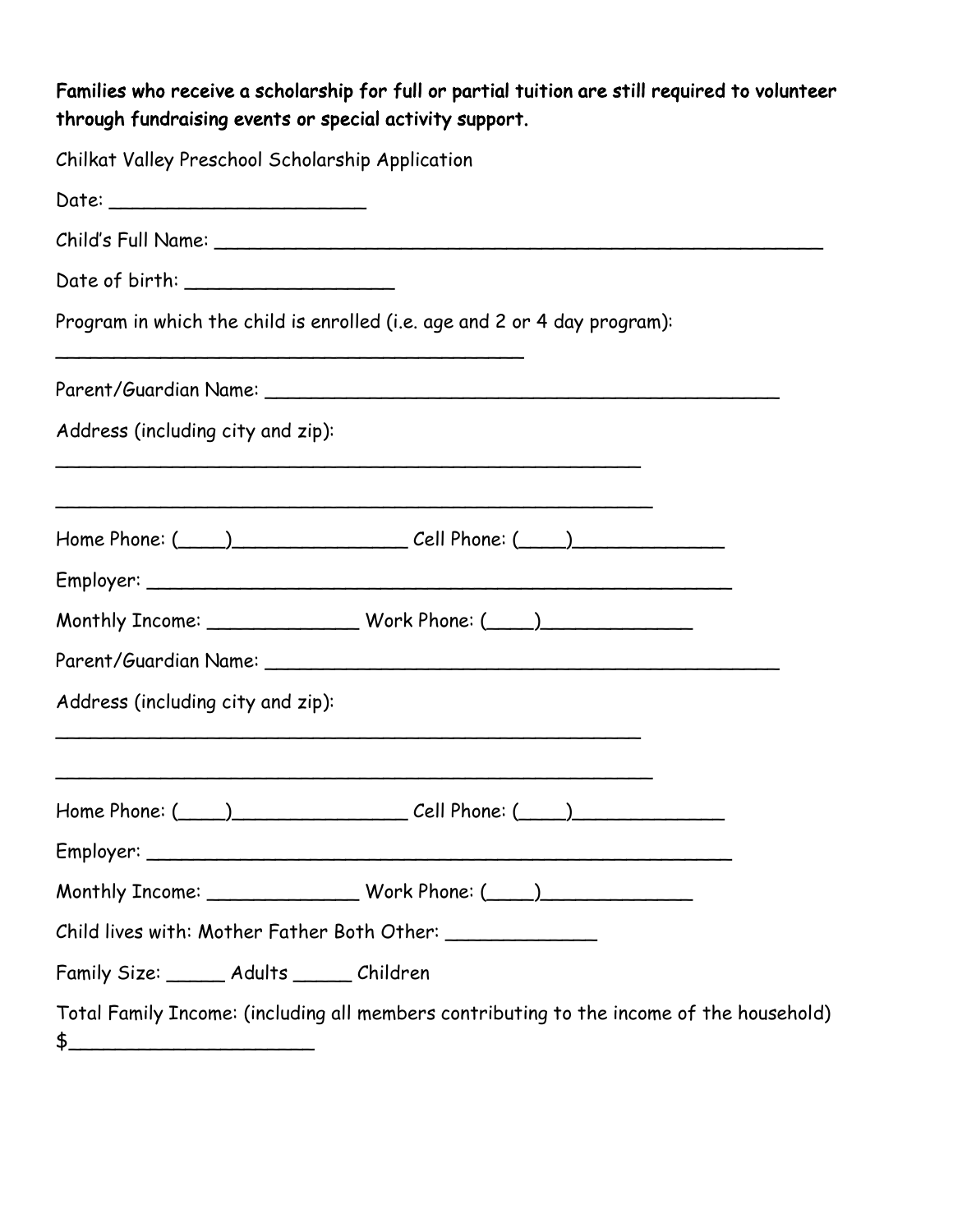Do you or anyone in your household receive additional financial assistance from any of the following?

Unemployment: \$\_\_\_\_\_\_\_\_\_\_\_\_\_\_ Alimony: \$\_\_\_\_\_\_\_\_\_\_\_\_\_\_\_

Other: \$\_\_\_\_\_\_\_\_\_\_\_\_\_\_\_\_\_ Child Support: \$\_\_\_\_\_\_\_\_\_\_\_\_\_\_\_

Social Security #: \_\_\_\_\_\_\_\_\_\_\_\_\_\_

Please explain any special financial circumstances affecting the family's budget at this time.

\_\_\_\_\_\_\_\_\_\_\_\_\_\_\_\_\_\_\_\_\_\_\_\_\_\_\_\_\_\_\_\_\_\_\_\_\_\_\_\_\_\_\_\_\_\_\_\_\_\_\_\_\_\_\_\_\_\_\_\_\_\_\_\_\_\_\_

\_\_\_\_\_\_\_\_\_\_\_\_\_\_\_\_\_\_\_\_\_\_\_\_\_\_\_\_\_\_\_\_\_\_\_\_\_\_\_\_\_\_\_\_\_\_\_\_\_\_\_\_\_\_\_\_\_\_\_\_\_\_\_\_\_\_\_

\_\_\_\_\_\_\_\_\_\_\_\_\_\_\_\_\_\_\_\_\_\_\_\_\_\_\_\_\_\_\_\_\_\_\_\_\_\_\_\_\_\_\_\_\_\_\_\_\_\_\_\_\_\_\_\_\_\_\_\_\_\_\_\_\_\_\_

\_\_\_\_\_\_\_\_\_\_\_\_\_\_\_\_\_\_\_\_\_\_\_\_\_\_\_\_\_\_\_\_\_\_\_\_\_\_\_\_\_\_\_\_\_\_\_\_\_\_\_\_\_\_\_\_\_\_\_\_\_\_\_\_\_\_\_

\_\_\_\_\_\_\_\_\_\_\_\_\_\_\_\_\_\_\_\_\_\_\_\_\_\_\_\_\_\_\_\_\_\_\_\_\_\_\_\_\_\_\_\_\_\_\_\_\_\_\_\_\_\_\_\_\_\_\_\_\_\_\_\_\_\_\_

\_\_\_\_\_\_\_\_\_\_\_\_\_\_\_\_\_\_\_\_\_\_\_\_\_\_\_\_\_\_\_\_\_\_\_\_\_\_\_\_\_\_\_\_\_\_\_\_\_\_\_\_\_\_\_\_\_\_\_\_\_\_\_\_\_\_\_

\_\_\_\_\_\_\_\_\_\_\_\_\_\_\_\_\_\_\_\_\_\_\_\_\_\_\_\_\_\_\_\_\_\_\_\_\_\_\_\_\_\_\_\_\_\_\_\_\_\_\_\_\_\_\_\_\_\_\_\_\_\_\_\_\_\_\_

\_\_\_\_\_\_\_\_\_\_\_\_\_\_\_\_\_\_\_\_\_\_\_\_\_\_\_\_\_\_\_\_\_\_\_\_\_\_\_\_\_\_\_\_\_\_\_\_\_\_\_\_\_\_\_\_\_\_\_\_\_\_\_\_\_\_\_

\_\_\_\_\_\_\_\_\_\_\_\_\_\_\_\_\_\_\_\_\_\_\_\_\_\_\_\_\_\_\_\_\_\_\_\_\_\_\_\_\_\_\_\_\_\_\_\_\_\_\_\_\_\_\_\_\_\_\_\_\_\_\_\_\_\_\_

\_\_\_\_\_\_\_\_\_\_\_\_\_\_\_\_\_\_\_\_\_\_\_\_\_\_\_\_\_\_\_\_\_\_\_\_\_\_\_\_\_\_\_\_\_\_\_\_\_\_\_\_\_\_\_\_\_\_\_\_\_\_\_\_\_\_\_

Please explain how you feel a relationship with Chilkat Valley Preschool would benefit your child and family.

Are you able to contribute any finances to your child's tuition? Y N

If so, how much?

Are you requesting a:

Is your enrollment at C.V.P. contingent upon the receipt of scholarship funds? Y/ N

\*Should scholarship funds not be available, the registration fee of \$50 will be refunded if the parent/s desire is to have the child removed from the enrollment list. Requests must be made in writing and must be received by September 1, 2018.

I hereby certify that all the information contained in this application is true and correct. I also understand that any misrepresentation of the information contained in this document does constitute fraud and will, therefore, deem this application null and void.

Cont…